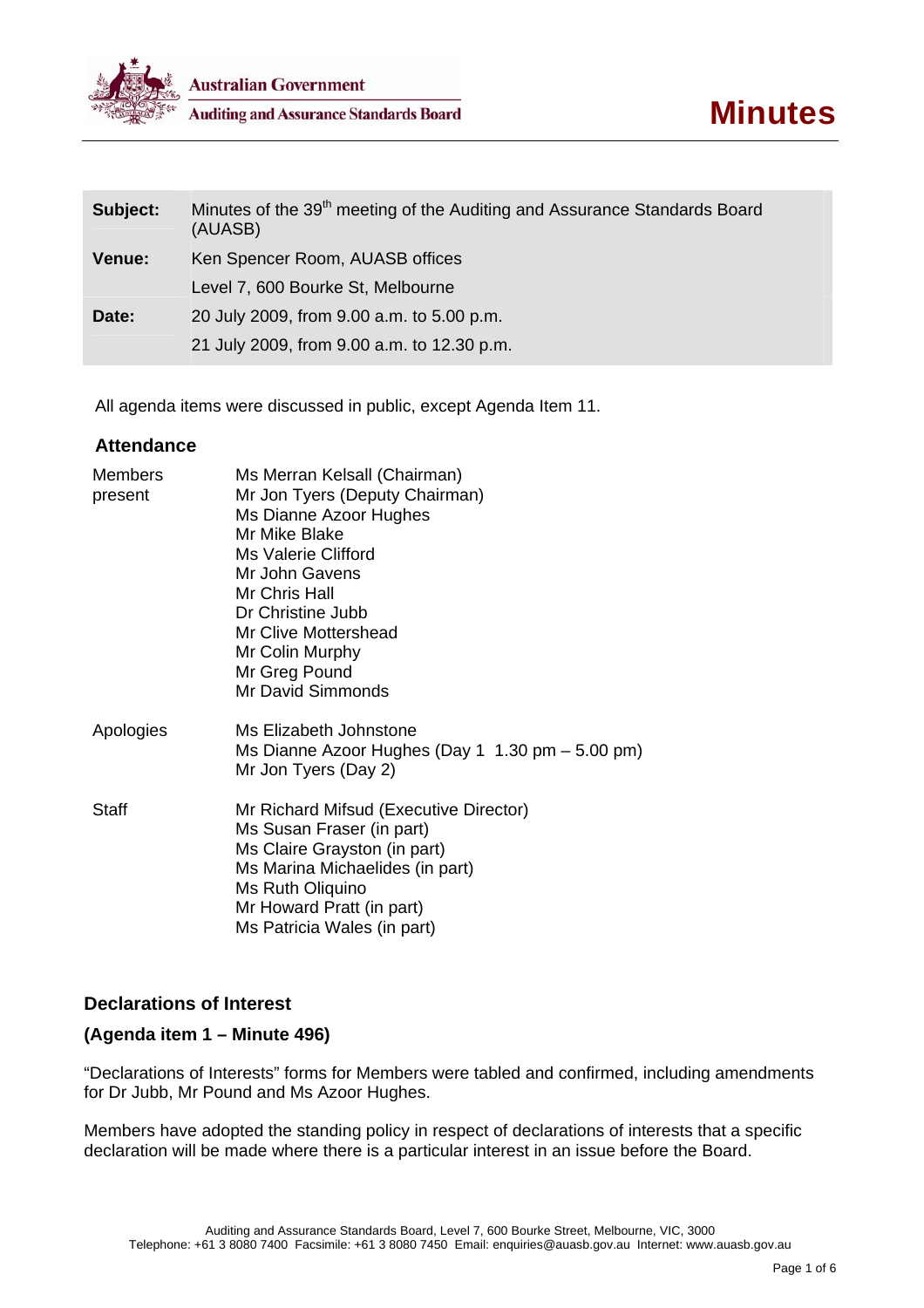## **Minutes**

## **(Agenda item 2 – Minute 497)**

The Board approved the minutes of the 38<sup>th</sup> meeting held 1-2 June 2009.

# **Matters Arising and Action list**

## **(Agenda item 3 – Minute 498)**

The status of matters arising brought forward from previous AUASB meetings and action items were noted, with amendments to be carried forward as requested by the Board.

## **Reports from AUASB Chairman on Recent Meetings and Corporate Matters**

## **(Agenda item 4 – Minute 499)**

(a) The Chairman reported on key meetings attended since the last meeting.

- The AUASB Business Plan and Corporate Plan for 2009 2010 have been noted at the June 2009 FRC meeting.
- The next FRC Nominations Committee meeting will consider the peer and selfassessment reviews undertaken by the AUASB and AASB. Each chair is expected to provide feedback for individual board members.
- (b) Other Matters

Dr Jubb gave a brief update to the Board regarding the status of the Report on *The Future of Auditing*. The Report is now available at the ANU – Australian National Centre for Audit and Assurance Research website.

Dr Jubb also suggested that further research might be undertaken in respect of auditors' modified opinions, including their relevance in difficult economic conditions, or other relevant topics, if funding were to be found.

The Board also discussed the evolving market expectations of audit and perception of the framework of audit, including whether there is a need to further educate stakeholders in this regard.

# **ASA Redrafting**

## **(Agenda item 5 – Minute 500)**

## **Project Update**

The Board received a progress report on the AUASB Clarity project, noting that the project is on track for completion, as planned, in October 2009. The Board will review all the Revised and Redrafted Auditing Standards at the September 2009 meeting, including ASQC 1 and those that were cleared at this July meeting, with the aim of approving them for issue at the October 2009 meeting.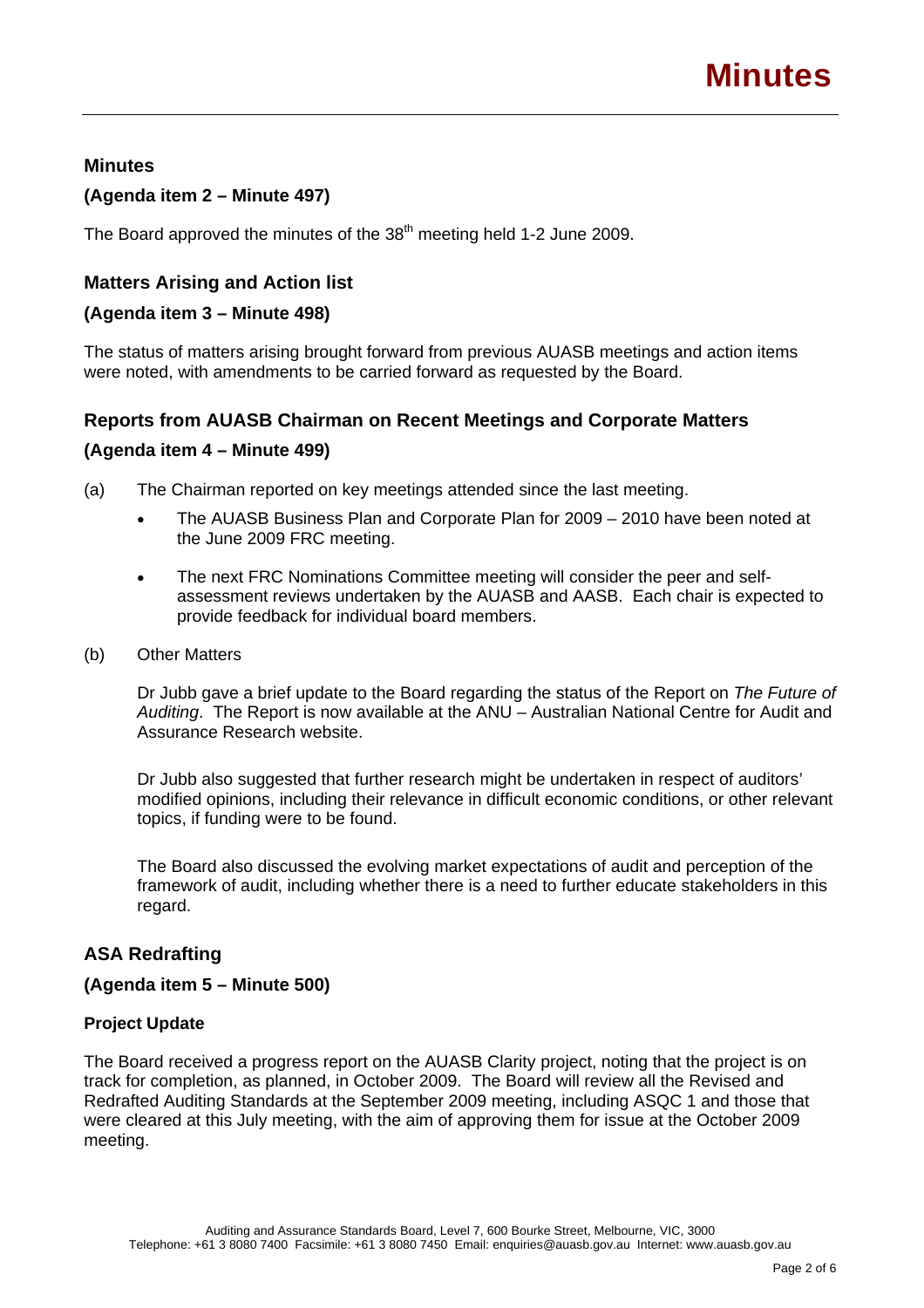# **ASA Redrafting**

## **(Agenda item 6 – Minute 501)**

## **Consider Group 7 Responses to Exposure Drafts and Clearance for Final Approval**

The Board considered responses to exposure drafts and revised drafts of the following proposed pronouncements:

- (a) ASA 210 *Agreeing the Terms of Audit Engagements*
- (b) ASA 265 *Communicating Deficiencies in Internal Control to Those Charged with Governance and Management*
- (c) ASA 402 *Audit Considerations Relating to an Entity Using a Service Organisation*
- (d) ASA 505 *External Confirmations*

The Board requested minor amendments and agreed on clearance for approval in October 2009.

# **Standard Business reporting**

## **(Agenda item 7 – Minute 502)**

Mr Paul Madden (Program Director - Standard Business Reporting, Australian Treasury) presented to the AUASB with an update on the progress of the Australian Government's Standard Business Reporting (SBR) program. The AUASB will continue to consider the implications of SBR on auditing and assurance standards, including developments internationally and whether the concept of continuous auditing eventuates. An issue requiring resolution internationally is that of appropriate assurance of the taxonomy.

# **ASA Redrafting**

## **(Agenda item 8 – Minute 503)**

## **Consider Group 7 Responses to Exposure Drafts and Clearance for Final Approval**

The Board considered responses to exposure drafts and revised drafts of the following proposed Auditing Standards:

- (a) ASA 501 *Audit Evidence Specific Considerations for Inventory and Segment Information*
- (b) ASA 508 *Audit Evidence Specific Considerations for Litigation and Claims*
- (c) ASA 620 *Using the Work of an Auditor's Expert*
- (d) ASA 710 *Comparative Information Corresponding Figures and Comparative Financial Reports*

The Board requested minor amendments and agreed on clearance for approval in October 2009.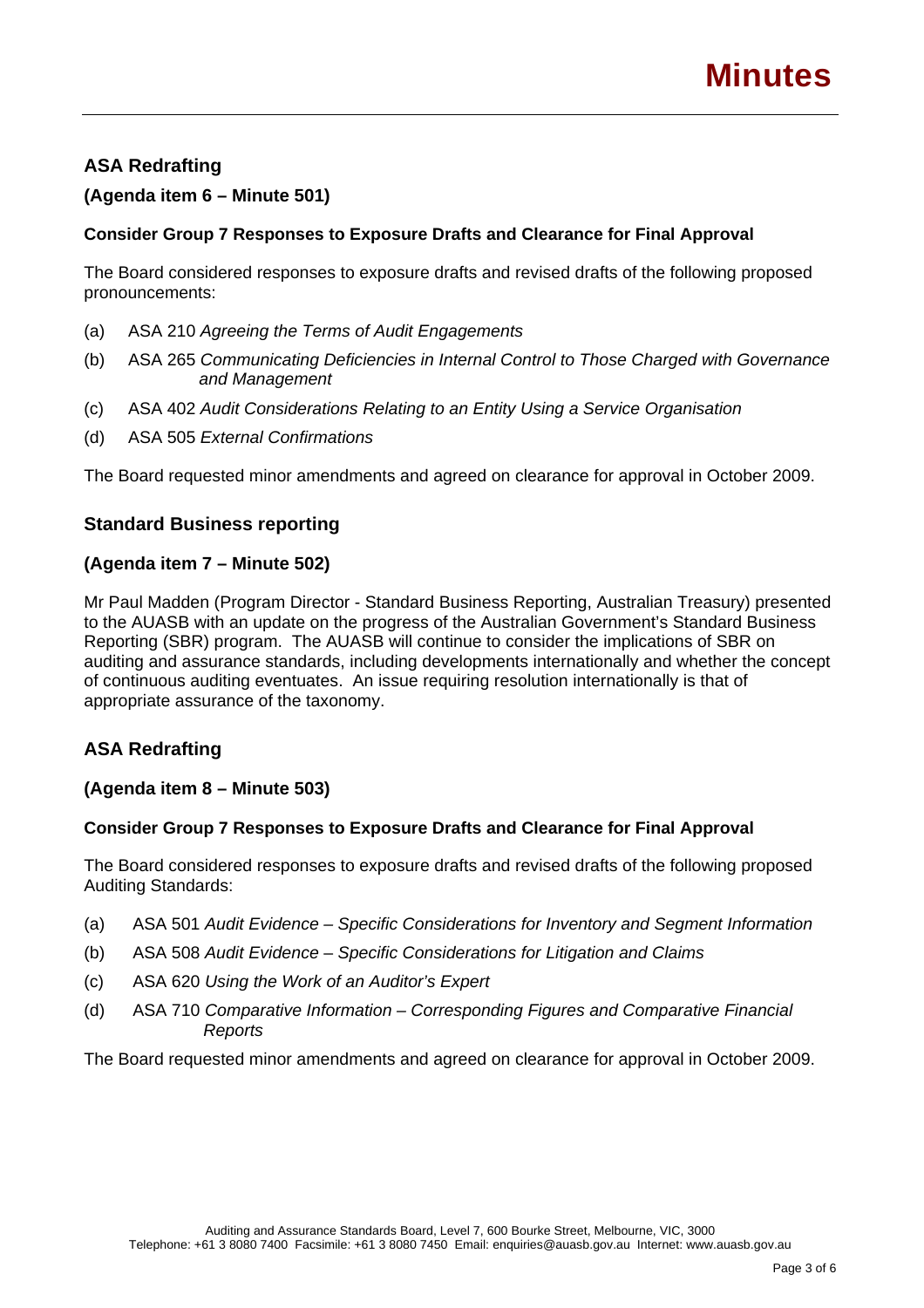## **(Agenda item 9 – Minute 504)**

## **Consider Further Amendments to** *Proposed ASQC 1* **and** *AUASB Glossary*

#### **Update on the Revision of the** *Framework for Assurance Engagements* **and** *Foreword*

- (a) The Board considered a further consequential amendment to ASQC 1 *Quality Control for Firms that Perform Audits and Reviews of Financial Reports, Other Financial Information, and Other Assurance Engagements.* ASQC 1 has been cleared, for final approval of the Board at the October 2009 meeting.
- (b) The Board also considered a draft of the revised *AUASB Glossary*. The final revised *AUASB Glossary* will be presented to the Board at the 7–8 September 2009 meeting for approval.
- (c) The Board received an update on the progress of revising the *Framework for Assurance Engagements* and *Foreword.* Drafts of these pronouncements will be considered at the Board's September 2009 meeting.

## **ASA Redrafting (Continued)**

#### **(Agenda item 10 – Minute 505)**

#### **Other Matters**

(a) References to Relevant Ethical Requirements in AUASB Standards

The Board received an update on this issue. It was noted that this matter will be discussed further with Treasury, and the Board will receive a written update prior to the September 2009 meeting, with a view to discussion at that meeting.

(b) Regulation Impact Statement (RIS)

The Board considered a draft of the *Regulation Impact Statement for the Redrafting Auditing Standards in Clarity Format.* A revised draft will be considered at the Board's September meeting this year for approval.

# **National Greenhouse and Energy Reporting (NGERS) Act 2007and Carbon Pollution Reduction Scheme (CPRS)**

## **(Agenda item 11 – Minute 506)**

The Board received an update on the proposed draft NGERS *Audit Determination*, and requested the AUASB Technical Group to pursue this matter further with the Department of Climate Change.

## **Specified Assurance Procedures**

## **(Agenda item 12 – Minute 507)**

The Board received an update on the project to revise AUS 904 *Engagements to Perform Agreedupon Procedures.* The Project Advisory Group will be provided with an Issues Paper and a detailed proposed outline of the proposed Guidance Statement.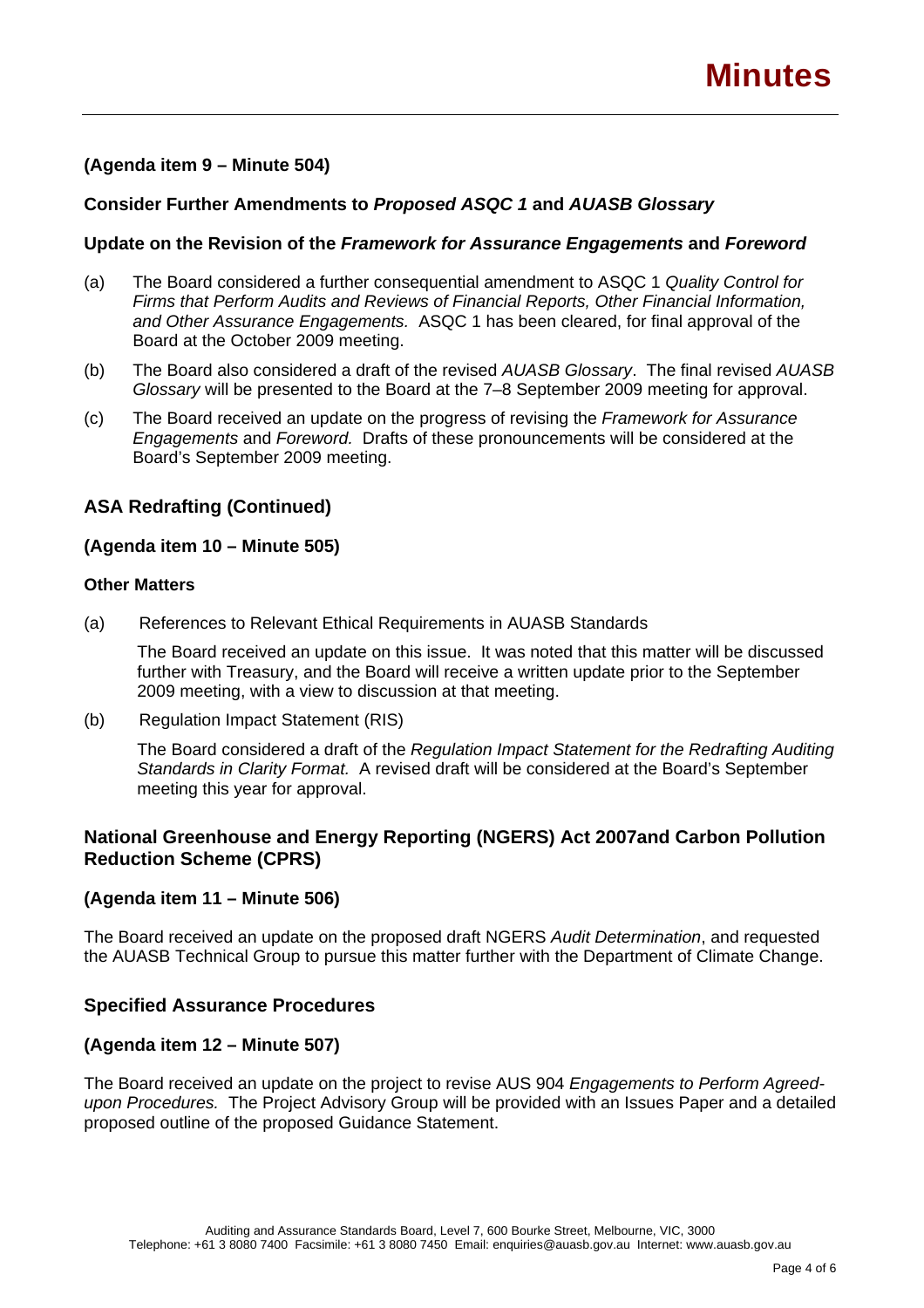# **Managed Investment Schemes**

## **(Agenda item 13 – Minute 508)**

The Board considered the drafts of the proposed Guidance Statements that will replace AGS 1052 *Special Considerations in the Audit of Managed Investment Schemes* and AGS 1058 *Auditing Mortgage Investment Schemes.* Amended final drafts of the proposed Guidance Statements that will replace AGS 1052 and AGS 1058 will be circulated to the Board for an out-of-session approval. The Board also requested that ASIC be consulted on the proposed Guidance Statements.

## **Bank Confirmation Requests**

## **(Agenda item 14 – Minute 509)**

The Board received an update on the project to revise AGS 1002 *Bank Confirmation Requests.* A Project Advisory Group has been organised, and has already met. Further meetings are to be held with the PAG and representatives of the major banks.

## **Fundraising Engagements/Prospective Information/Comfort letters/Privity Letter requests**

## **(Agenda item 15 – Minute 510)**

The Board received an update on projects for the:

- revision of AUS 804 *The Audit of Prospective Financial Information* and AGS 1062 *Reporting in Connection with proposed Fundraising* and reissue as one Standard on Assurance Engagements (ASAE).
- development and issue of a Guidance Statement on Comfort Letters based on US SAS 72 *Letters to Underwriters and Certain Other Requesting Parties.*
- revision of AGS 1014 *Privity Letter Requests* and reissue as a Guidance Statement.

#### **Reissuance & Withdrawal of Other Guidance Statements**

#### **(Agenda item 16 – Minute 511)**

- (a) The Board approved the immediate withdrawal of AGS 1004 *Transitional Arrangements on Changes in Audit Appointments under the Corporations Act.*
- (b) The Board considered drafts of the proposed Guidance Statements to replace:
	- AGS 1032 *Audit Implications of Accounting for Investments in Associates;* and
	- AGS 1040 *Franchising Code of Conduct Auditor's Reports.*

The Board requested various changes on the drafts of the above proposed Guidance Statements. The revised drafts will be considered further at the 26-27 October 2009 Board meeting. The Board also suggested further liaison with the AASB for AGS 1032, and the ACCC and relevant government department for AGS 1040.